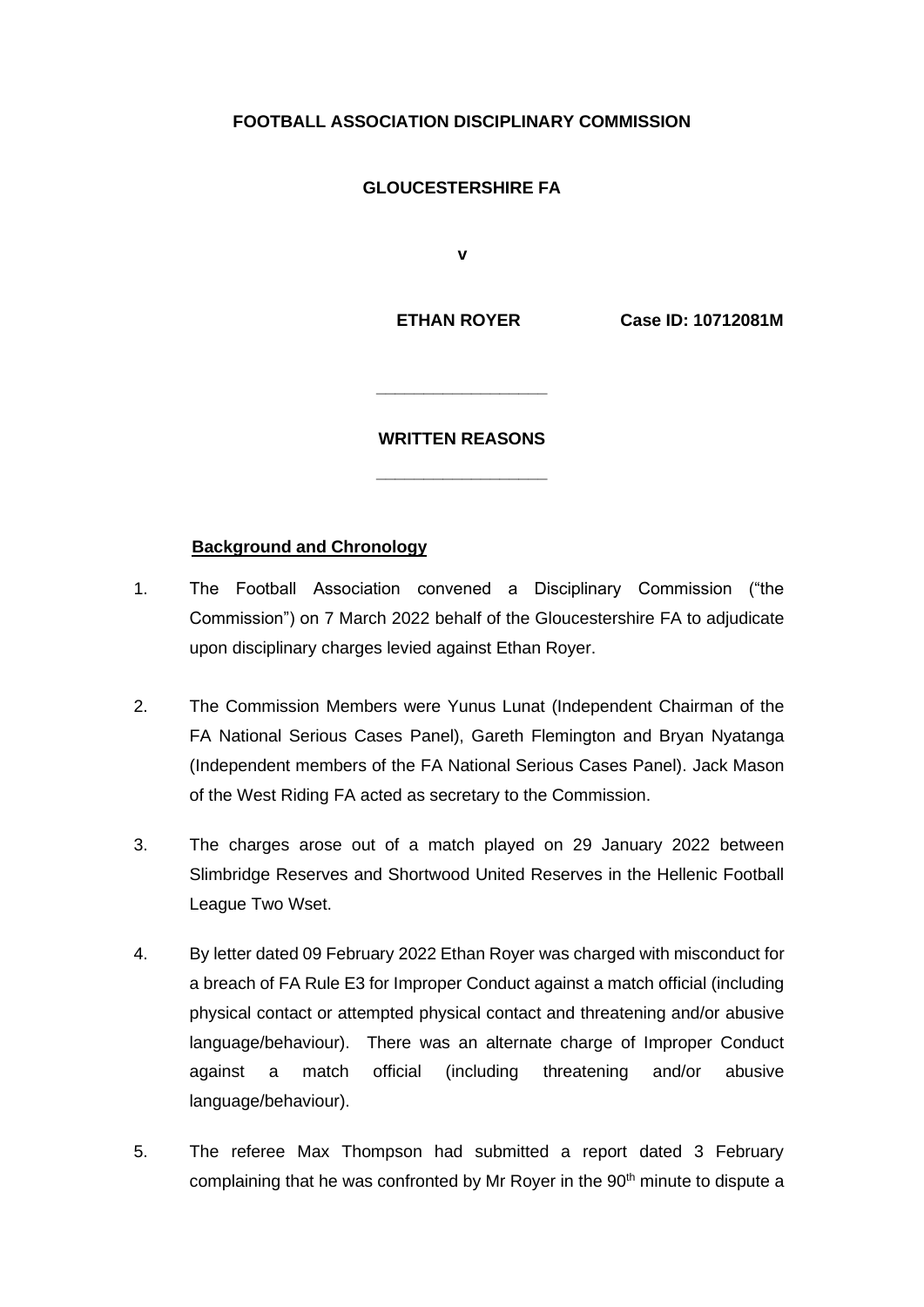routine decision not to award a free kick in his favour. His first words were *"What the fuck are you playing at ref?"* When the referee explained his decision that it was accidental contact Mr Royer continued to protest, and then in frustration made a pushing motion towards the referee's upper body when Mr Royer's fingers made contact with the referee's face.

- 6. An acknowledgment to the misconduct charge was filed accepting the main charge and requesting a verbal plea hearing for sanction to be determined. Mr Royer had also provided a mitigation statement.
- 7. The following is a summary of the principal reasons considered by the Commission. It does not purport to contain reference to all of the issues or matters considered and the absence in these reasons of reference to any particular point should not be read or implied that the Commission did not take such point into consideration when the Commission determined the matter. For the avoidance of doubt, the Commission carefully considered all of the evidence and material furnished with regard to this case.

### **The Hearing and Sanction**

- 8. Mr Royer represented himself at the hearing. He was accompanied by his team manager Richard Cullimore who was present as an observer.
- 9. The Commission received a plea of mitigation from My Royer.
- 10. Mr Royer's previous disciplinary record was then disclosed by the secretary, which was clean.
- 11. The Commission then considered aggravating and mitigating factors. The previous clean record was considered a mitigating factor. The sincere remorse and apology were also noted.
- 12. All of the relevant FA rules including the Disciplinary Regulations and Sanction Guidelines were referred to in arriving at the sanction. The following sanctions were felt appropriate and proportionate:
	- (i) Ethan Royer will be suspended from all football activity for 156 days. The entry point of 182 days was mitigated by 22 days for the mitigation set out